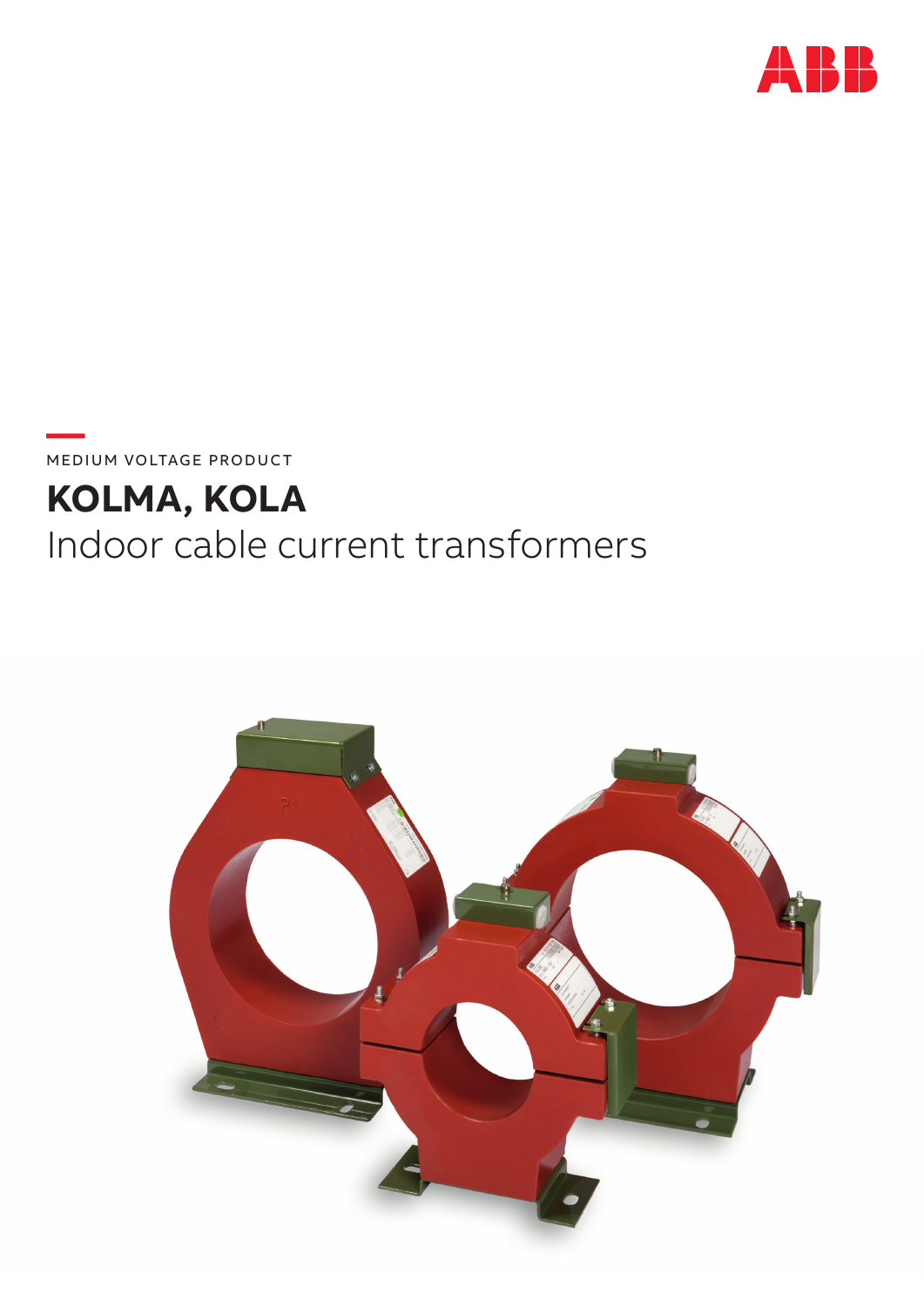— 01 Difference of secondary connection between multi-tap KOLMA 06 A1 and KOLMA 06 D1 and single ratio types

| <b>Technical parameters</b>                  | <b>Values</b>            |             |
|----------------------------------------------|--------------------------|-------------|
|                                              | <b>KOLMA</b>             | <b>KOLA</b> |
| Highest voltage for<br>equipment             | 0.72 kV                  |             |
| Rated power-frequency<br>withstand voltage   | $3$ kV                   |             |
| Rated lightning impulse<br>withstand voltage |                          |             |
| Rated frequency fR                           | 50 or 60 Hz              |             |
| Rated primary current, I <sub>pr</sub>       |                          |             |
| Rated secondary current I.                   | $1$ or $5$ A             |             |
| Rated short-time thermal<br>current, Ith     | $60 \times I_{pr}$       |             |
| Rated dynamic current,<br>Idyn               | $2,5 \times I_{th}$      |             |
| Operating temperature<br>range               | $-25 \sim +40^{\circ}$ C |             |

NOTE: other parameters on request

#### **Description**

The transformers KOLMA are suitable for measuring of the sum of three phase current in a three phase cable. Transformers are usually used together with earth-fault protection relay. The cable current transformers KOLA are suitable for wide range of applications. They are mainly used for residual current metering together with earth-fault protection relay. Thanks to its construction the transformer can be installed without disconnecting the cable.

#### **How to select the correct residual current transformer**

The transformer for an earth-fault relay is selected according to dimension of the window and construction of the transformer. For types KOLMA 06 A1 and KOLMA 06 D1 is easy to test by means of the transformer test winding (terminals P1x – P2x). The test winding is rated for 6 A maximum continuous current.

#### **KOLMA, KOLA overview**

| Type                    | Ø [mm]<br>Construction |                      |
|-------------------------|------------------------|----------------------|
| KOLMA 06 A1             | 90                     | Ring core, multi-tap |
| KOLMA 06 A2             | 58                     | Ring core            |
| KOLMA 06 B <sub>2</sub> | 100                    | Ring core            |
| KOLMA 06 D1             | 180                    | Ring core, multi-tap |

| Type              | Ø [mm]    | Construction      |  |
|-------------------|-----------|-------------------|--|
| KOLMA 06 D2       | 180       | Ring core         |  |
| <b>KOLA 06 B2</b> | 100       | Split ring core   |  |
| <b>KOLA 06D2</b>  | 180       | Split ring core   |  |
| KOLA 06 J2        | 497 x 300 | Split window type |  |

#### **Ordering data**

The order should contain the following data:

– Type of current transformer

– Rated primary current/rated secondary current [A/A]

– Rated burden and accuracy class for each winding [VA]

- Short-time thermal current Ith
- Dimension of the window [mm]
- Standard

– Quantity

#### **Order example**

KOLMA 06 B2; 100/1 A/A; 2 VA; 10P10; Ith = 60 x Ipn/1s; IEC 60044-1; 12 pcs.

#### **Number of turns and terminal markings**

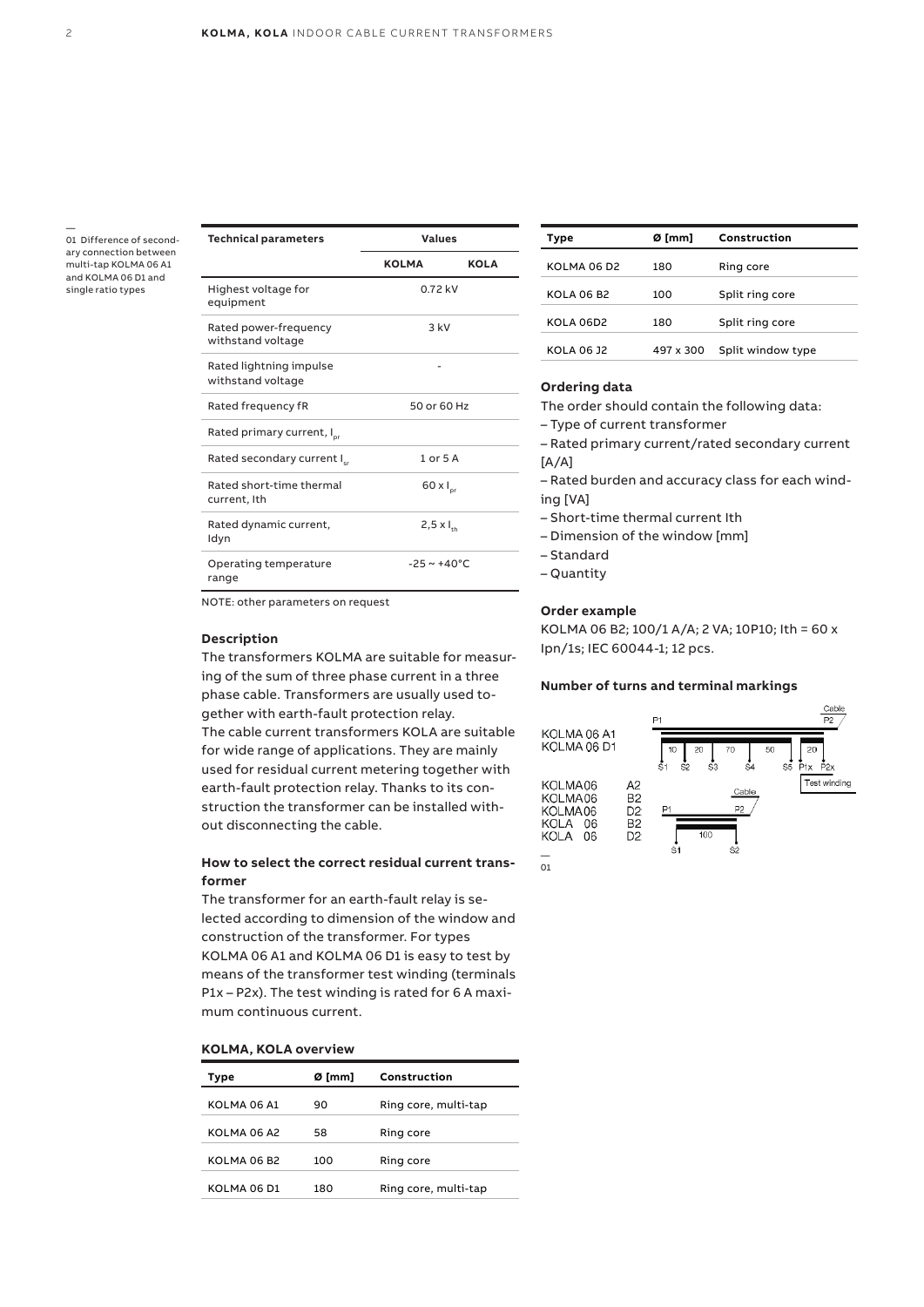### **Dimensional Drawings**

Note: Unless explicitly stated, all dimensions and tolerances are valid with generally defined tolerance 0,6 %. Tolerance applies to the all geometric characteristics including form variation of the products. All dimensional references representing a diamenter or radius of a circles are defined as the minimal value of a real dimension.

—





Weight: app. 7,5 kg



| Type               |     | Dimensions [mm] |     |     | Weight |
|--------------------|-----|-----------------|-----|-----|--------|
|                    | А   | в               |     | D   | [kg]   |
| <b>KOLMA 06 A2</b> | 117 | 86              | 140 | 58  | 4.7    |
| <b>KOLMA 06 B2</b> | 229 | 112             | 195 | 100 | 8.5    |

**KOLMA 06 D1, D2**

—



KOLMA 06 D1



# Weight: app. 13 kg



KOLMA 06 D2

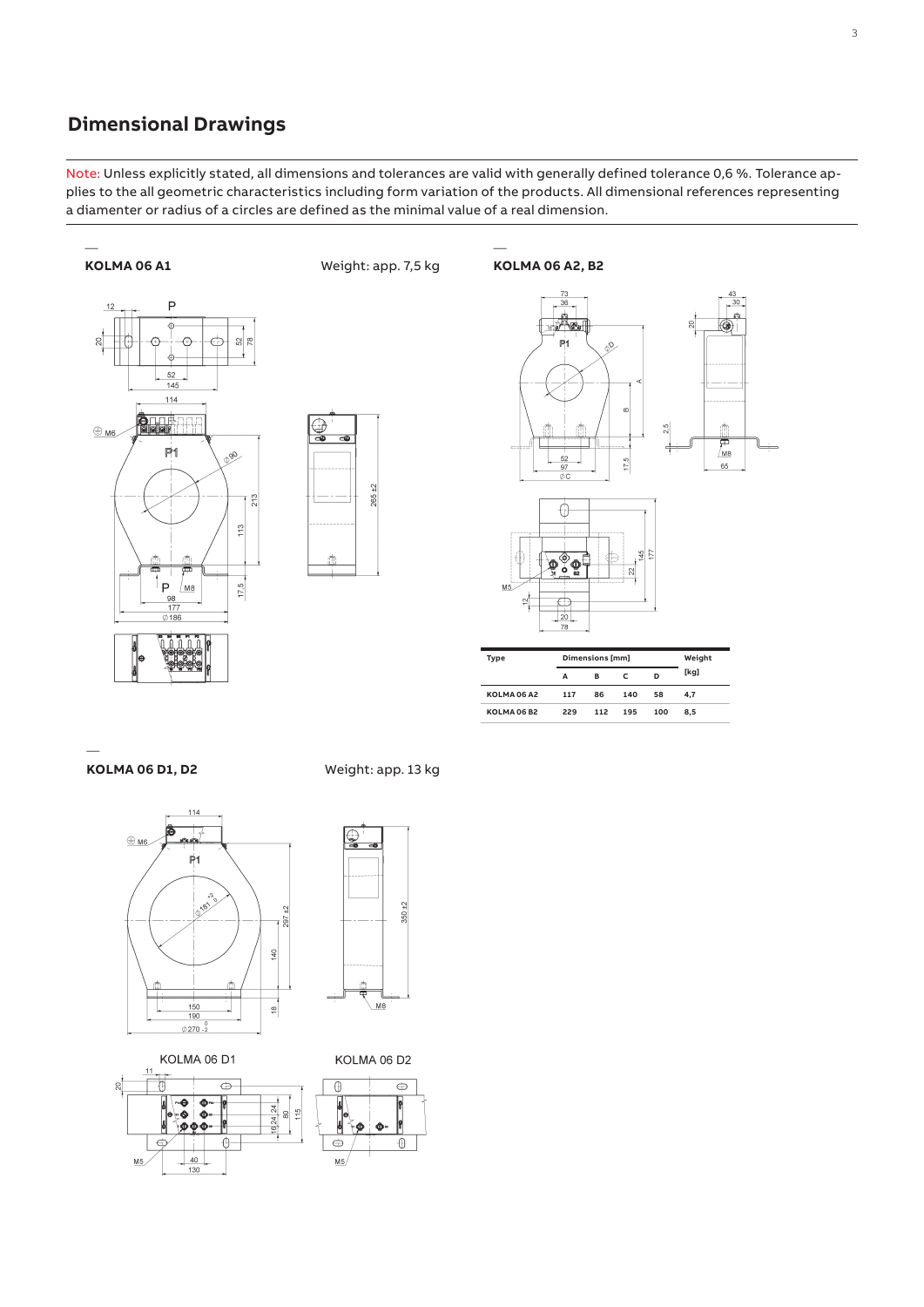#### **KOLA 06 B2**

—





∦∳



—

Weight: app. 12,5 kg



### **KOLA 06 J2**

—

Weight: app. 32 kg